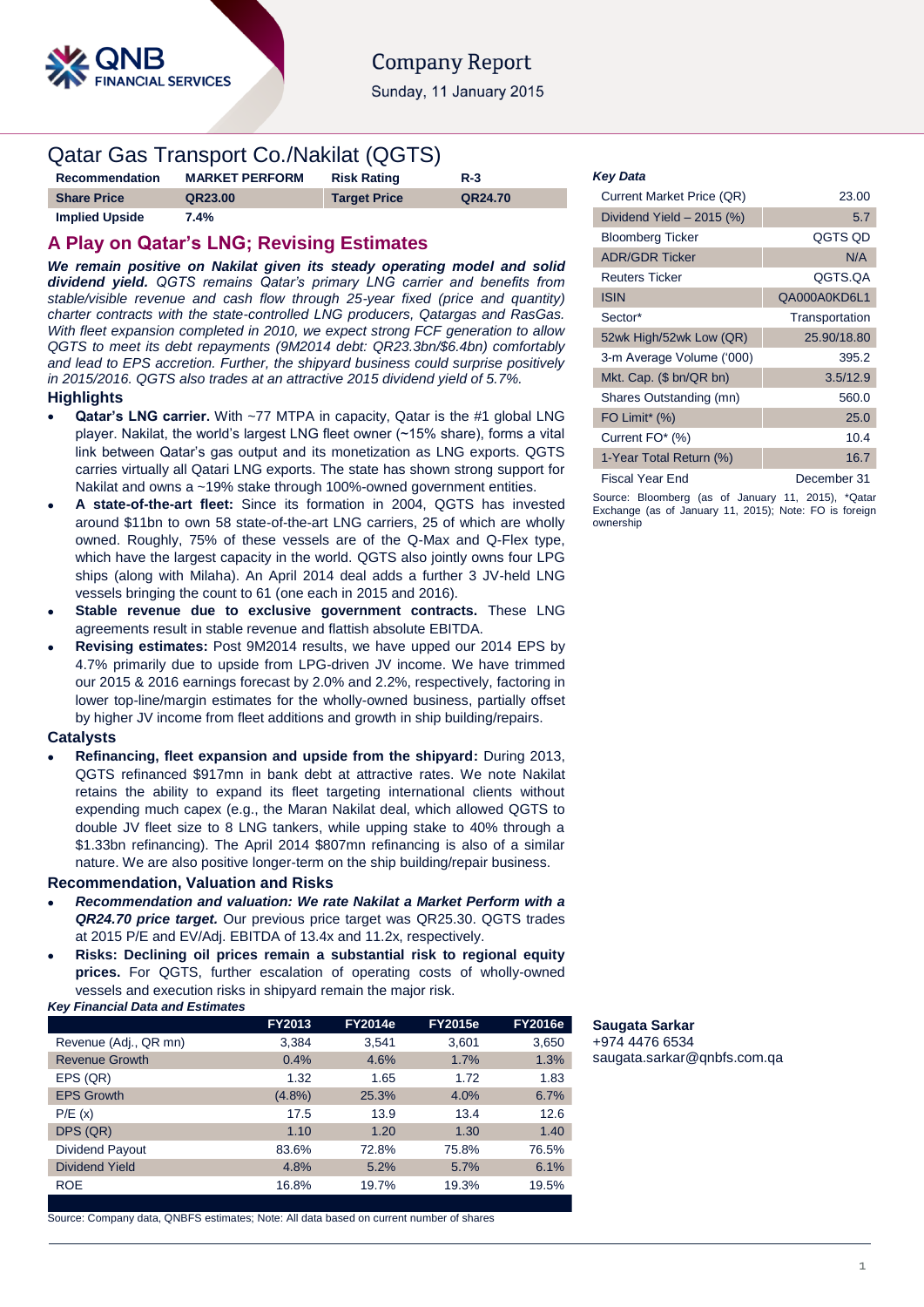# **Detailed Financial Statements**

| Income Statement (In QR mn)                    | FY2013         | <b>FY2014e</b> | <b>FY2015e</b> | <b>FY2016e</b> |
|------------------------------------------------|----------------|----------------|----------------|----------------|
| Revenue - Wholly-Owned Ships                   | 3,015          | 3,038          | 3,068          | 3,099          |
| Income from Marine & Agency Services           | 47             | 58             | 61             | 64             |
| Share of Profits from Joint Ventures           | 301            | 430            | 457            | 471            |
| Vessels Sub-Chartering & Other Income          | 21             | 15             | 16             | 16             |
| <b>Adjusted Net Revenue</b>                    | 3,384          | 3,541          | 3,601          | 3,650          |
| <b>Direct Costs</b>                            | (650)          | (673)          | (713)          | (756)          |
| <b>Gross Profit</b>                            | 2,734          | 2,867          | 2,888          | 2,893          |
| <b>General and Administrative Expenses</b>     | (103)          | (112)          | (115)          | (115)          |
| Interest, Dividend & Profit from Islamic Banks | 37             | 39             | 24             | 24             |
| <b>EBITDA</b>                                  | 2,667          | 2,795          | 2,797          | 2,803          |
| Depreciation                                   | (606)          | (660)          | (673)          | (687)          |
| <b>EBIT</b>                                    | 2,061          | 2,134          | 2,124          | 2,116          |
| <b>Finance Costs</b>                           | (1,306)        | (1,248)        | (1, 173)       | (1, 101)       |
| Gain/(Loss) on Derivatives from Joint Ventures | (26)           | 28             | $\overline{0}$ | $\overline{0}$ |
| <b>Profit Before Tax</b>                       | 730            | 915            | 951            | 1,015          |
| Income Tax Expense                             | $\overline{0}$ | $\overline{0}$ | $\overline{0}$ | $\overline{0}$ |
| <b>Profit After Tax</b>                        | 730            | 915            | 951            | 1,015          |
| <b>Minority Interest</b>                       | (1)            | (1)            | (1)            | (1)            |
| <b>Profit for Equity Shareholders</b>          | 729            | 913            | 950            | 1,013          |
| EPS (QR)                                       | 1.32           | 1.65           | 1.72           | 1.83           |
|                                                |                |                |                |                |

## Source: Company data, QNBFS estimates

| <b>Balance Sheet (In QR mn)</b>                      | <b>FY2013</b>  | <b>FY2014e</b> | <b>FY2015e</b> | <b>FY2016e</b> |
|------------------------------------------------------|----------------|----------------|----------------|----------------|
| <b>Non-Current Assets</b>                            |                |                |                |                |
| Property, Plant and Equipment                        | 24,855         | 24,337         | 23,787         | 23,224         |
| Investment in Joint Venture Companies                | 2,641          | 2,826          | 2,992          | 3,164          |
| Loans to Joint Venture Companies                     | 805            | 414            | 414            | 414            |
| Available-for-Sale Investments                       | 176            | 195            | 195            | 195            |
| <b>Total Non-Current Assets</b>                      | 28,477         | 27,772         | 27,388         | 26,996         |
| <b>Current Assets</b>                                |                |                |                |                |
| Receivables, Inventories and Due from Joint Ventures | 285            | 345            | 348            | 350            |
| Cash and Bank Balances                               | 1,931          | 3,268          | 3,008          | 2,764          |
| <b>Total Current Assets</b>                          | 2,216          | 3,613          | 3,355          | 3,115          |
| <b>Total Assets</b>                                  | 30,693         | 31,385         | 30,743         | 30,111         |
| <b>Equity</b>                                        |                |                |                |                |
| Equity Attributable to the Parent                    | 4,340          | 4,643          | 4,921          | 5,207          |
| <b>Minority Interest</b>                             | $\overline{7}$ | 8              | 9              | 11             |
| <b>Total Equity</b>                                  | 4,346          | 4,652          | 4,931          | 5,218          |
| <b>Non-Current Liabilities</b>                       |                |                |                |                |
| <b>Borrowings</b>                                    | 22,274         | 21,813         | 20,851         | 19,890         |
| Fair Value of Interest Rate Swaps                    | 2,824          | 3,416          | 3,416          | 3,416          |
| Provision for End of Service Benefits                | 18             | 100            | 100            | 100            |
| <b>Total Non-Current Liabilities</b>                 | 25,116         | 25,328         | 24,367         | 23,406         |
| <b>Current Liabilities</b>                           |                |                |                |                |
| <b>Borrowings</b>                                    | 844            | 741            | 741            | 741            |
| Accounts Payables/Accruals & Due to Related Parties  | 386            | 665            | 704            | 747            |
| <b>Total Current Liabilities</b>                     | 1,230          | 1,405          | 1,445          | 1,487          |
| <b>Equity and Liabilities</b>                        | 30,693         | 31,385         | 30,743         | 30,111         |

Source: Company data, QNBFS estimates